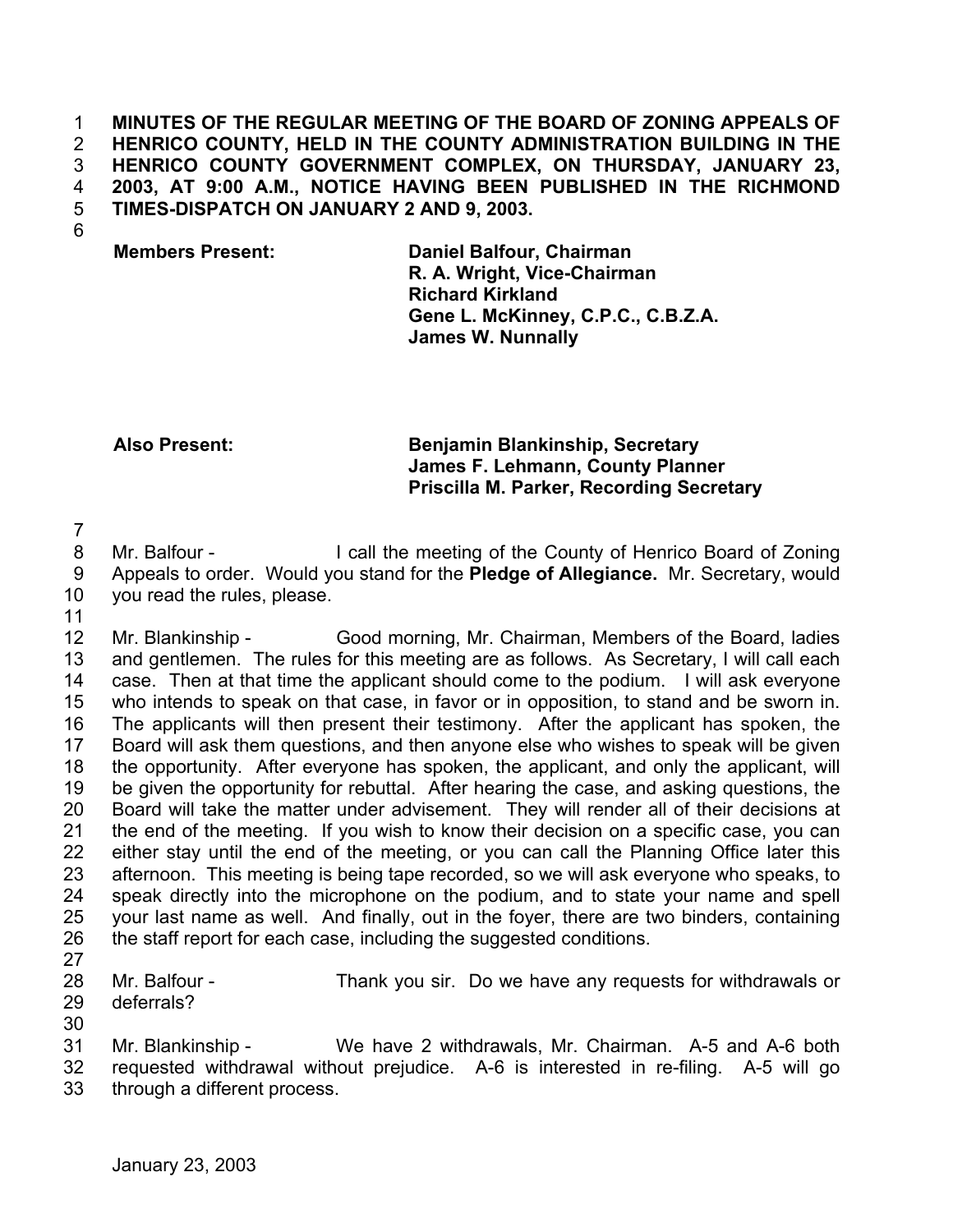34 35 36 37 38 39 40 41 42 43 44 45 46 47 48 49 50 51 52 53 54 55 56 57 58 Mr. Balfour - That's Godfrey and Madden? Mr. Blankinship - Yes sir. The first case is not on the agenda that was printed for this morning's meeting. It's on the published agenda, but it did not make it onto this printing. **UP- 39-2002 GILLIES CREEK INDUSTRIAL RECYCLING, LLC** requests a temporary conditional use permit pursuant to Section 24-116(c)(1) of Chapter 24 of the County Code to process and sell topsoil at 2980 Meadow Road (Parcel 843-720-7272), zoned A-1, Agricultural District (Varina). Mr. Balfour - Any others expect to testify in this matter? Raise you right hand. Mr. Blankinship - Do you swear that the testimony you are about to give is the truth, the whole truth, and nothing but the truth, so help you God? Mr. Deal - The Community of the Centlemen, my name is John Deal. I represent Warren T. Leber, the owner of this property, as well as Gillies Creek Industrial Recycling, LLC. We discussed the case at the last meeting. If I remember correctly, the meeting was continued to this month for one purpose, and that was so that the Board could have the opportunity to review the standard 2-year temporary use permit situation, vs. the 4-year that I was asking for. I've spoken with the County Attorney on the issue, and I understand that while the Code provision doesn't say it can't be renewed, it's been the opinion of Mr. Tokarz and his office to this Board that it is to be issued only for 2 years, and there is to be no renewals of it, and that that's his interpretation of the statute. I abide by that, my client wants to move forward and get things moving. 59 60 61 62 63 64 65 66 67 68 69 70 71 72 73 74 75 76 77 78 79 Mr. Nunnally - One question Mr. Deal. Is there any way possible that you can use that Darbytown site for processing this soil, instead of Meadow Road? It will bring a lot of traffic down through there, you know that? Mr. Deal - The Understand that sir. The Masonic Lane site is getting kind of cramped, from what I understand. I'm not as familiar with that site as I am with this one, but I understand it's getting right cramped. There's a lot of things going on over there, and the nature of what this site is for, that we're talking about in this case, is to bring overburdened, unusable topsoil, clay, you know, all the ingredients that can go in a field like this, and that lends itself to the – when people are hauling off of a site, let's say they want to lower the Diamond, they'll go out there and they'll take the top off first and haul that away, they'll going to lower the Diamond 8 feet, from what I understand, then you get into the clays and things. All of that, in the orderly operation of a business going to the same place, makes a big difference. I think that some of these trucks coming in will bring the soil to be processed, and some of them will take the soil out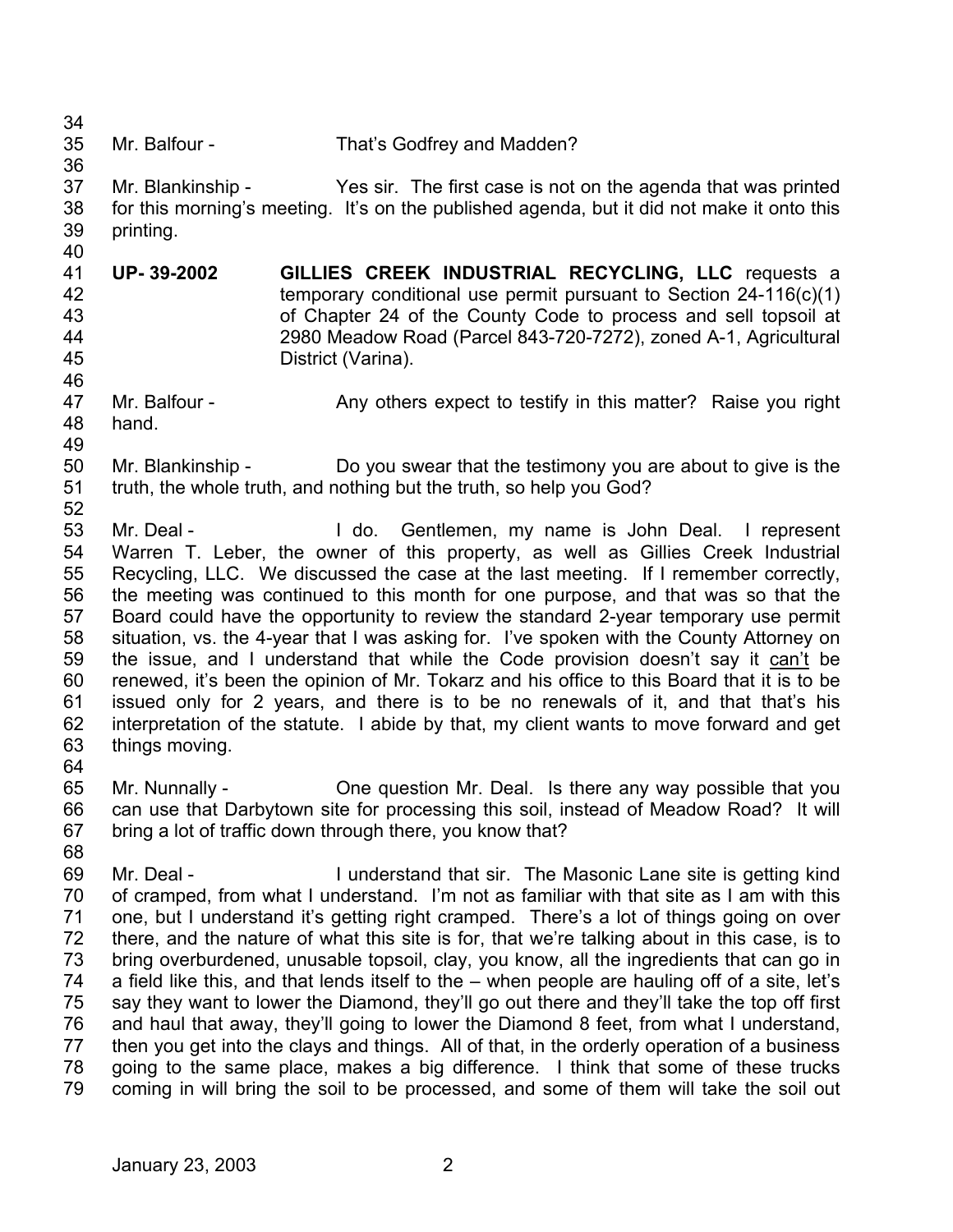80 81 82 83 84 85 also. I'm not going to say that's for all of them, that's for sure. Some people may just want to come in and buy some soil. But I don't think that every load of topsoil that is processed on this property is necessarily going to mean an extra truck coming and an extra truck going. I think a lot of these gentlemen are working projects and, hey, I've got some overburden but I need some topsoil. I can take my overburden here, pick the topsoil up and come back, and everybody's the beneficiary of it.

- 87 Mr. Nunnally - Ckay, have you read the conditions on this?
- 89 Mr. Deal - Yes sir, and we're agreeable to the conditions.
- 91 92 Mr. Nunnally - If I have my way, it's going to be a close watch on it, to make sure they go by these conditions.
- 94 95 96 97 98 99 Mr. Deal - The I understand sir. Given the past history, I don't blame your statement a bit in the world, but I think, as I said the last time, we finally have an operator there who has the wherewithal to close this thing out, and that's what Mr. Leber wants, and Mr. Liesfeld thinks that will be it, and everybody's a winner if that happens.
- 100 101 Mr. Blankinship - It's been better the last 2 years than it was previously; there's room for improvement yet.
- 103 Mr. Balfour - Any other questions? Thank you, Mr. Deal.
- 105 106 107 108 After an advertised public hearing and on a motion by Mr. Nunnally, seconded by Mr. Wright, the Board **granted** application **UP-39-2002** for a temporary conditional use permit to process and sell topsoil at 2980 Meadow Road (Parcel 843-720-7272). The Board granted the use permit subject to the following conditions:
- 109

102

104

86

88

90

93

110 111 112 113 114 115 116 117 1. Before beginning any work, the applicant shall submit erosion control plans to the Department of Public Works for review and approval. Throughout the life of the operation, the applicant shall continuously satisfy the Department of Public Works that erosion control procedures are properly maintained, and shall furnish plans and bonds that the department deems necessary. The applicant shall provide certification from a licensed professional engineer that dams, embankments and sediment control structures meet the approved design criteria as set forth by the State. If this condition is not satisfied within 90 days of approval, the use permit shall be void.

- 118
- 119 120 121 122 2. The applicant shall comply with the Chesapeake Bay Preservation Act and all state and local regulations administered under such act applicable to the property, and shall furnish to the Planning Office copies of all reports required by such act or regulations.
- 123

124 125 3. Hours of operation shall be from 7:00 a.m. to 5:30 p.m. Monday through Friday, and 7:00 a.m. to 12:00 noon Saturday.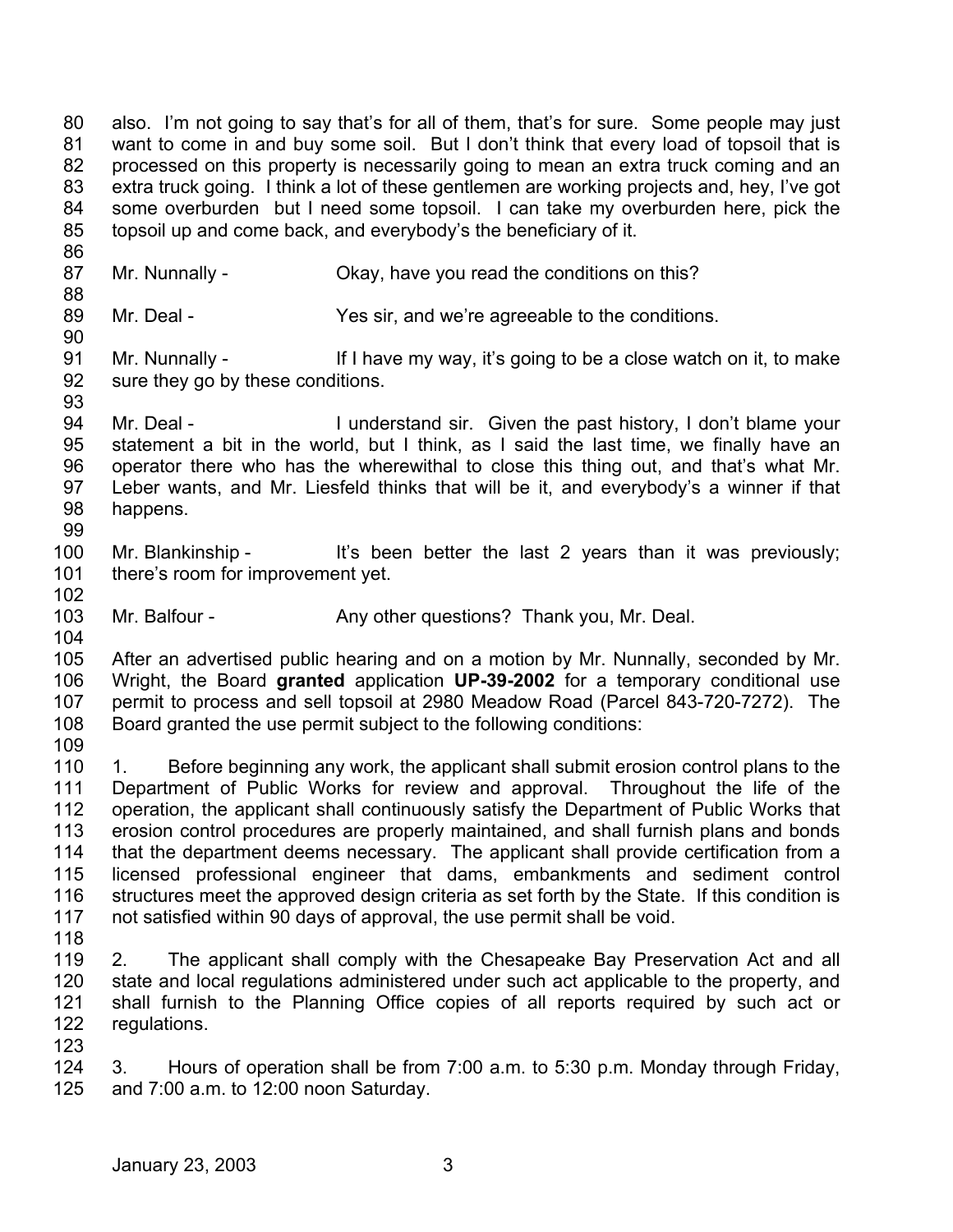- 126 127 128 4. No operations of any kind are to be conducted at the site on Sundays, New Years Day, Memorial Day, Independence Day, Labor Day, Thanksgiving or Christmas.
- 129 130 131 132 133 134 5. All means of access to the property shall be from the established entrance onto Meadow Road. All truck traffic to the site shall approach from Williamsburg Road north on Drybridge Road, then east on Meadow Road. All truck traffic leaving the site shall travel west on Meadow Road, then south on Drybridge Road to Williamsburg Road.
- 135 136 137 138 6. The applicant shall erect and maintain gates at all entrances to the property. These gates shall be locked at all times, except when authorized representatives of the applicant are on the property.
- 139 140 141 142 143 7. The applicant shall post and maintain a sign at the entrance to the mining site stating the name of the operator, the use permit number, the mine license number, and the telephone number of the operator. The sign shall be 12 square feet in area and the letters shall be three inches high.
- 144 145 146 147 148 149 8. The applicant shall post and maintain "No Trespassing" signs every 250 feet along the perimeter of the property. The letters shall be three inches high. The applicant shall furnish the Chief of Police a letter authorizing the Division of Police to enforce the "No Trespassing" regulations, and agreeing to send a representative to testify in court as required or requested by the Division of Police.
- 150 151 152 153 9. Standard "Truck Entering Highway" signs shall be erected on Meadow Road on each side of the entrances to the property. These signs will be placed by the County, at the applicant's expense.
- 154 155 156 10. The applicant shall post and maintain a standard stop sign at the entrance to Meadow Road.
- 157 158 159 160 11. The applicant shall provide a flagman to control traffic from the site onto the public road, with the flagman yielding the right of way to the public road traffic at all times. This flagman will be required whenever the Division of Police deems necessary.
- 161 162 163 12. All roads used in connection with this use permit shall be effectively treated with calcium chloride or other wetting agents to eliminate any dust nuisance.
- 164 165 13. The operation shall be so scheduled that trucks will travel at regular intervals and not in groups of three or more. This includes trucks working under UP-38-2002.
- 167 168 169 14. Trucks shall be loaded in a way to prevent overloading or spilling of materials of any kind on any public road.
- 170 171 15. A superintendent, who shall be personally familiar with all the terms and conditions of Section 24-103 of Chapter 24 of the County Code, as well as the terms

166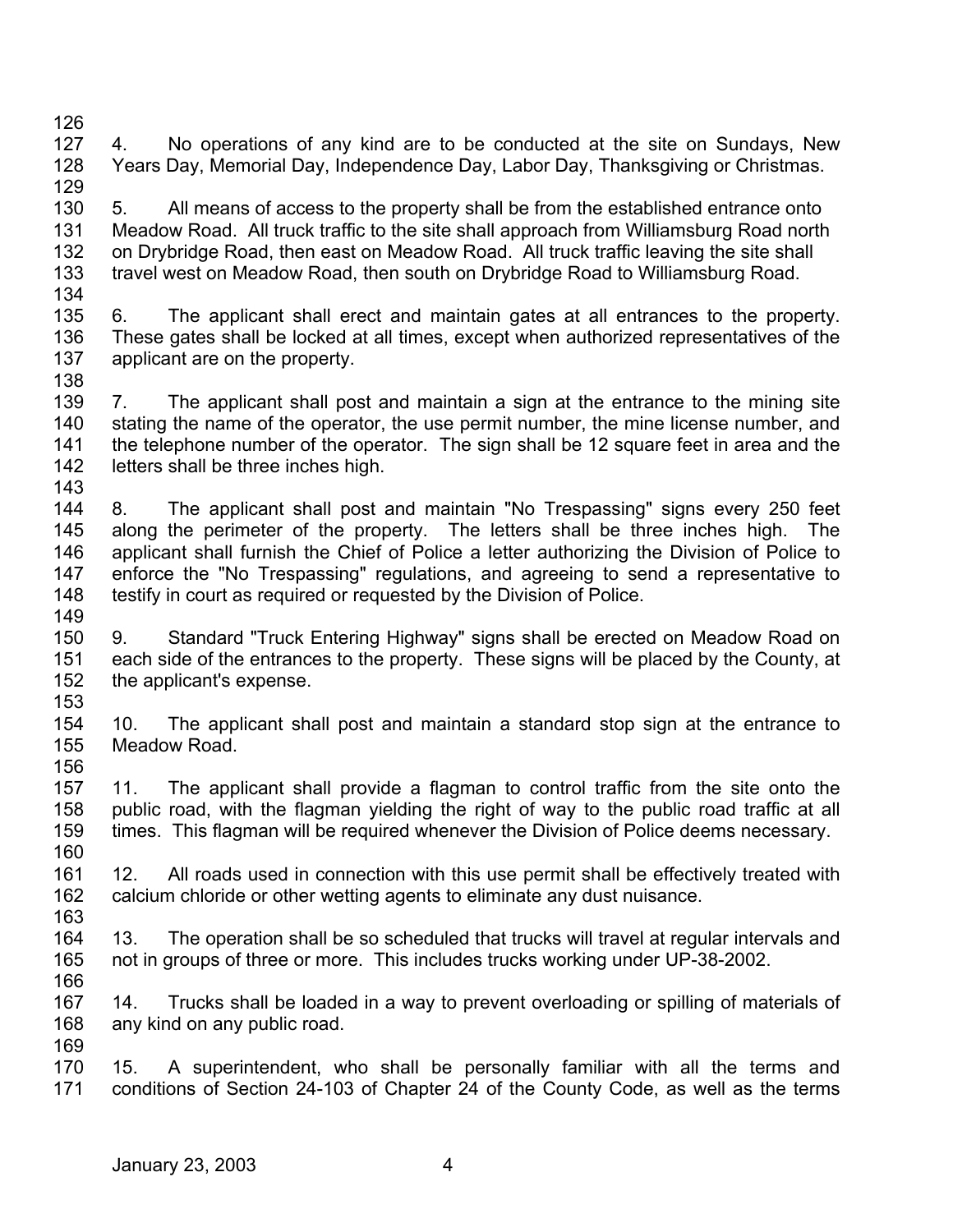172 173 174 175 176 177 178 179 180 181 182 183 184 185 186 187 188 189 190 191 192 193 194 195 196 197 198 199 200 201 202 203 204 205 206 207 208 209 210 211 212 213 214 215 216 217 and conditions of this use permit, shall be present at the beginning and conclusion of operations each work day to see that all the conditions of the Code and this use permit are observed. 16. This permit shall expire on January 23, 2005, and shall not be renewed. Affirmative: Balfour, Kirkland, McKinney, Nunnally, Wright 5 Negative: 0 Absent: 0 The Board granted the request because it found the proposed use will be in substantial accordance with the general purpose and objectives of Chapter 24 of the County Code. **A - 1-2003 GLADYS I. MALLORY** requests a variance from Section 24- 95(b)(5) of Chapter 24 of the County Code to build a one-family dwelling at 8813 Mount Olive Avenue (Anderson Plan) (Parcel 782- 760-2017), zoned R-3, One-family Residence District (Fairfield). The total lot area requirement is not met. The applicant has 6,981 square feet total lot area, where the Code requires 8,000 square feet total lot area. The applicant requests a variance of 1,019 square feet total lot area. Mr. Balfour - Anyone else to speak on this matter? Raise your right hand and be sworn, please. Mr. Blankinship - Do you swear that the testimony you are about to give is the truth, the whole truth, and nothing but the truth, so help you God? Mr. Walker - The Muslim Cood morning, gentlemen. My name is Eric Walker, and I'm here representing Gladys I. Mallory. What we're proposing to do is build a single-family dwelling on this property. Mr. McKinney - Mr. Walker, what is the construction of this building? Is it frame, brick, vinyl siding, what? Mr. Walker - Actually, that building at some point prior to my talking with Ms. Mallory had been demolished. Mr. McKinney - I'm talking about the one you're proposing to build. Mr. Walker - **I'm sorry, it's vinyl siding.** Mr. McKinney - How about your foundation? Mr. Walker - Brick.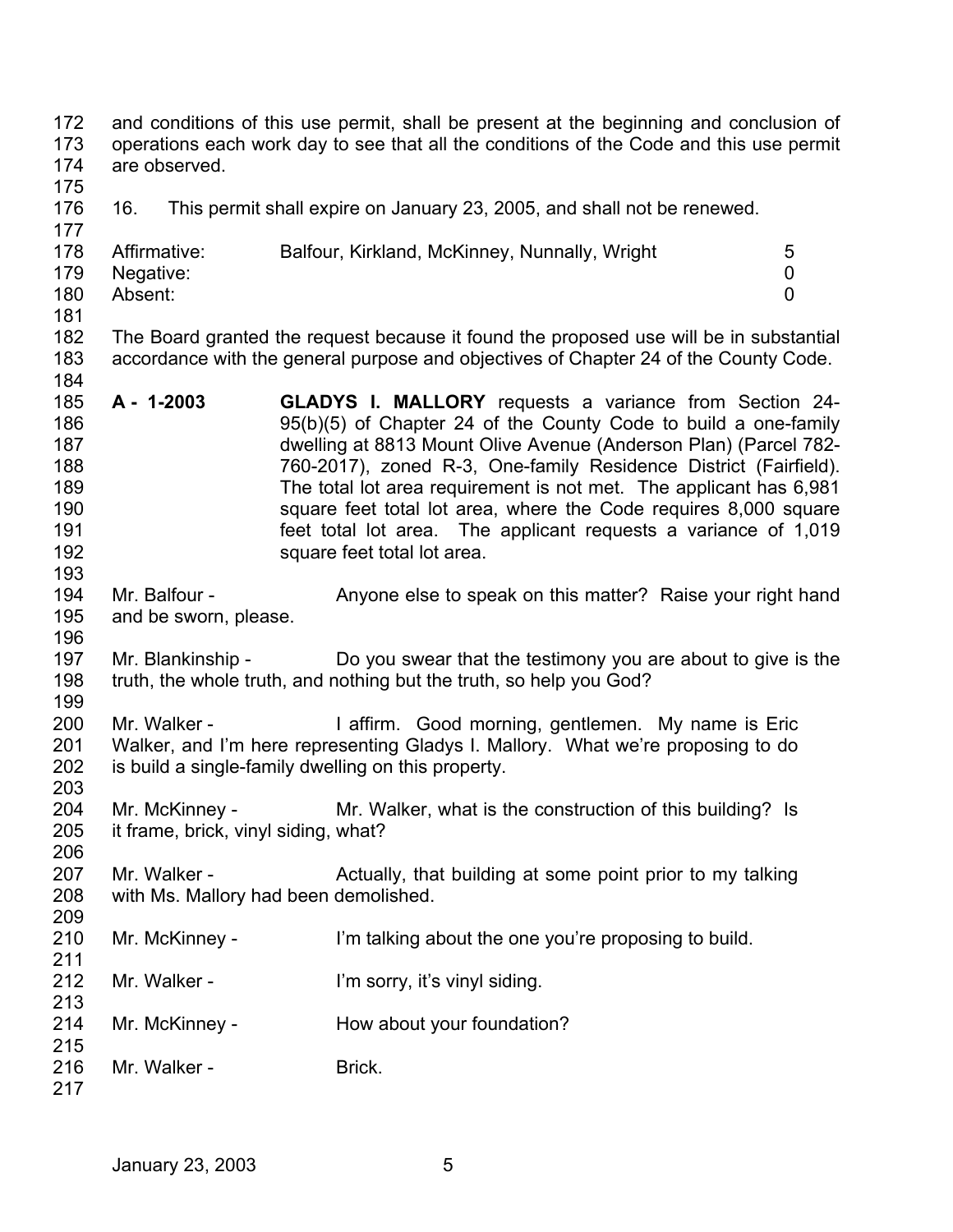| 218<br>219                                                                                                                                                                                                                                                                                                                                                  | Mr. McKinney -                                                                                                                                         | Do you have a fireplace? What type?                                                                                                |  |  |  |
|-------------------------------------------------------------------------------------------------------------------------------------------------------------------------------------------------------------------------------------------------------------------------------------------------------------------------------------------------------------|--------------------------------------------------------------------------------------------------------------------------------------------------------|------------------------------------------------------------------------------------------------------------------------------------|--|--|--|
| 220<br>221                                                                                                                                                                                                                                                                                                                                                  | Mr. Walker -                                                                                                                                           | Yes sir. Gas fireplace with brick foundation.                                                                                      |  |  |  |
| 222<br>223                                                                                                                                                                                                                                                                                                                                                  | Mr. McKinney -                                                                                                                                         | How many square feet in this house, Mr. Walker?                                                                                    |  |  |  |
| 224<br>225<br>226                                                                                                                                                                                                                                                                                                                                           | Mr. Walker -<br>1100 square feet.                                                                                                                      | The house that we propose to build is approximately                                                                                |  |  |  |
| 227<br>228<br>229                                                                                                                                                                                                                                                                                                                                           | Mr. McKinney -<br>1100 minimum.                                                                                                                        | What do you mean, "approximately"? It's got to be                                                                                  |  |  |  |
| 230<br>231<br>232                                                                                                                                                                                                                                                                                                                                           | Mr. Walker -<br>know the precise square footage.                                                                                                       | I believe, if I'm not mistaken, it's 1112. I just didn't                                                                           |  |  |  |
| 233<br>234<br>235                                                                                                                                                                                                                                                                                                                                           | Mr. Kirkland -                                                                                                                                         | Mr. Walker, will you be able to meet all the setback<br>requirements, being as how the lot is going to be reduced in so much area? |  |  |  |
| 236<br>237<br>238                                                                                                                                                                                                                                                                                                                                           | Mr. Walker -<br>the total area.                                                                                                                        | Yes sir. The only thing that we didn't currently meet is                                                                           |  |  |  |
| 239<br>240<br>241                                                                                                                                                                                                                                                                                                                                           | Mr. Blankinship -<br>demolished?                                                                                                                       | Mr. Walker, do you know why the previous dwelling was                                                                              |  |  |  |
| 242<br>243                                                                                                                                                                                                                                                                                                                                                  | Mr. Walker -                                                                                                                                           | I do not. I just found that out, based on the research<br>that you did, so I never knew that there was a home there.               |  |  |  |
| 244<br>245<br>246                                                                                                                                                                                                                                                                                                                                           | Mr. Blankinship -<br>already vacant?                                                                                                                   | When you first became aware of the property, it was                                                                                |  |  |  |
| 247<br>248<br>249                                                                                                                                                                                                                                                                                                                                           | Mr. Walker -                                                                                                                                           | Right.                                                                                                                             |  |  |  |
| 250<br>251                                                                                                                                                                                                                                                                                                                                                  | Mr. Balfour -                                                                                                                                          | Any other questions? Thank you.                                                                                                    |  |  |  |
| 252<br>After an advertised public hearing and on a motion by Mr. McKinney, seconded by Mr.<br>253<br>Wright, the Board granted application A-1-2003 for a variance to build a one-family<br>254<br>dwelling at 8813 Mount Olive Avenue (Anderson Plan) (Parcel 782-760-2017). The<br>255<br>Board granted the variance subject to the following conditions: |                                                                                                                                                        |                                                                                                                                    |  |  |  |
| 256<br>257<br>258<br>259                                                                                                                                                                                                                                                                                                                                    | This variance applies only to the minimum lot area requirement.<br>All other<br>1.<br>applicable regulations of the County Code shall remain in force. |                                                                                                                                    |  |  |  |
| 260<br>261                                                                                                                                                                                                                                                                                                                                                  | 2.                                                                                                                                                     | The foundation and the chimney shall be brick.                                                                                     |  |  |  |
| 262<br>263                                                                                                                                                                                                                                                                                                                                                  | Affirmative:<br>Balfour, Kirkland, McKinney, Nunnally, Wright<br>5<br>0<br>Negative:                                                                   |                                                                                                                                    |  |  |  |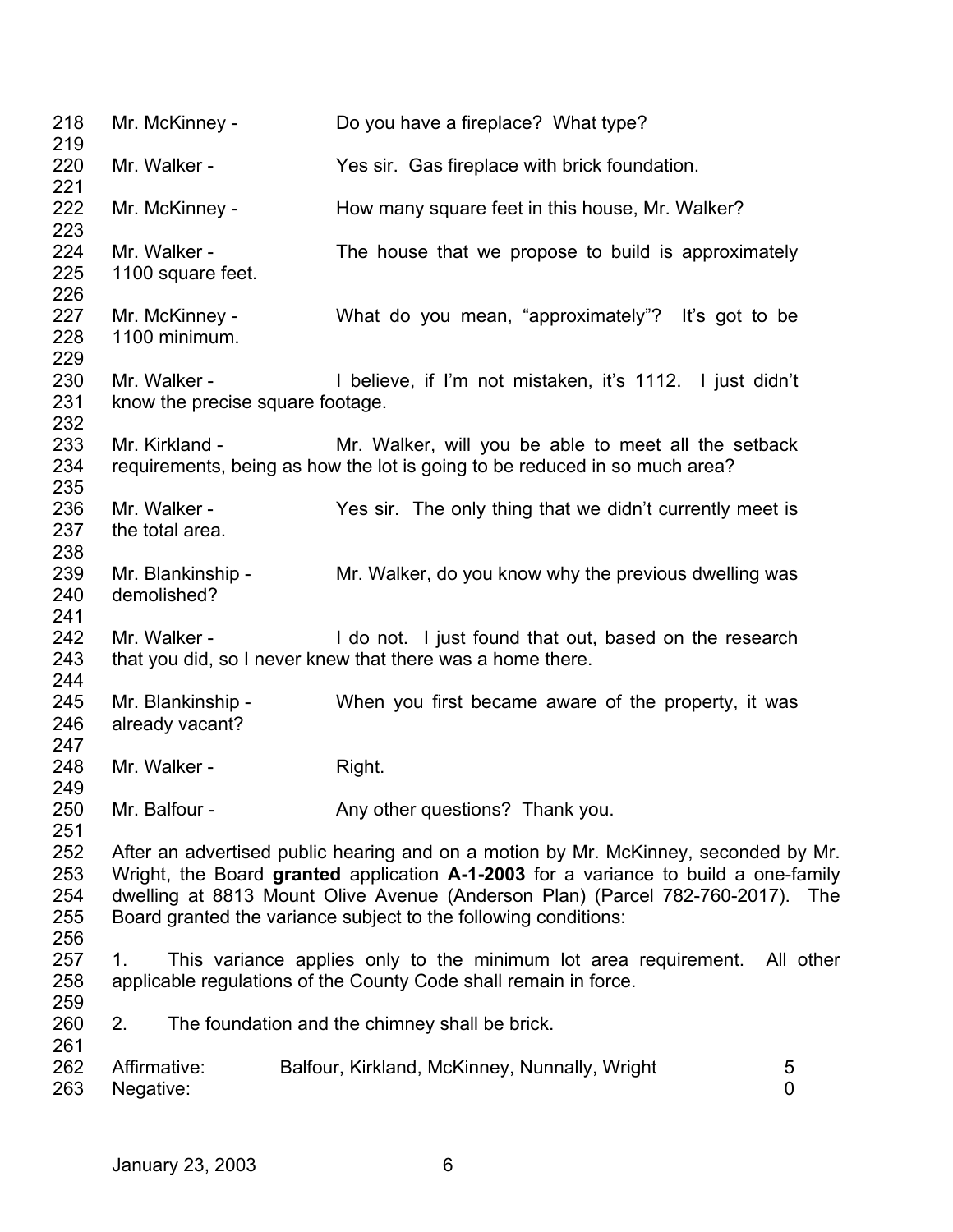| 264 | Absent: |  |
|-----|---------|--|
|     |         |  |

265

271

291

296

300

266 267 268 269 270 The Board granted this request, as it found from the evidence presented that, due to the unique circumstances of the subject property, strict application of the County Code would produce undue hardship not generally shared by other properties in the area, and authorizing this variance will neither cause a substantial detriment to adjacent property nor materially impair the purpose of the zoning regulations.

- 272 273 274 275 276 277 278 **A - 2-2003 PERCY N. BOZE** requests a variance from Section 24-9 of Chapter 24 of the County Code to build a one-family dwelling at 2051 Old Hanover Road (Parcel 835-723-4465), zoned A-1, Agricultural District (Varina). The public street frontage requirement is not met. The applicant has 0 feet public street frontage, where the Code requires 50 feet public street frontage. The applicant requests a variance of 50 feet public street frontage.
- 279 280 281 282 Mr. Balfour - Anyone else to speak on this matter? Raise your right hand and be sworn, please.
- 283 284 285 Mr. Blankinship - Do you swear that the testimony you are about to give is the truth, the whole truth, and nothing but the truth, so help you God?
- 286 287 288 289 Mr. Boze - **I** do. I am Percy N. Boze. I need a variance for the right-ofway, 50-foot road frontage, to build a one-family dwelling for my daughter back on the farm.
- 290 Mr. McKinney - How are you going to get to this lot, Mr. Boze?
- 292 Mr. Boze - Thave a road all the way back there now, gravel road.
- 293 294 295 Mr. Nunnally - So you're going to give her the right-of-way to get to the house?

297 298 Mr. Boze - The Yes.

- 299 Mr. Balfour - Where will it come in from, Chinchilla Drive?
- 301 302 Mr. Boze - No, Old Hanover Road.
- 303 304 305 306 Mr. Kirkland - Does it follow that dotted line that's coming down on the drawing, on the plat map? Do you have the drawing? Does it follow that little line along the property line?
- 307 308 Mr. Boze - I see it.
- 309 Mr. Nunnally - You've read the conditions on this case? You agree with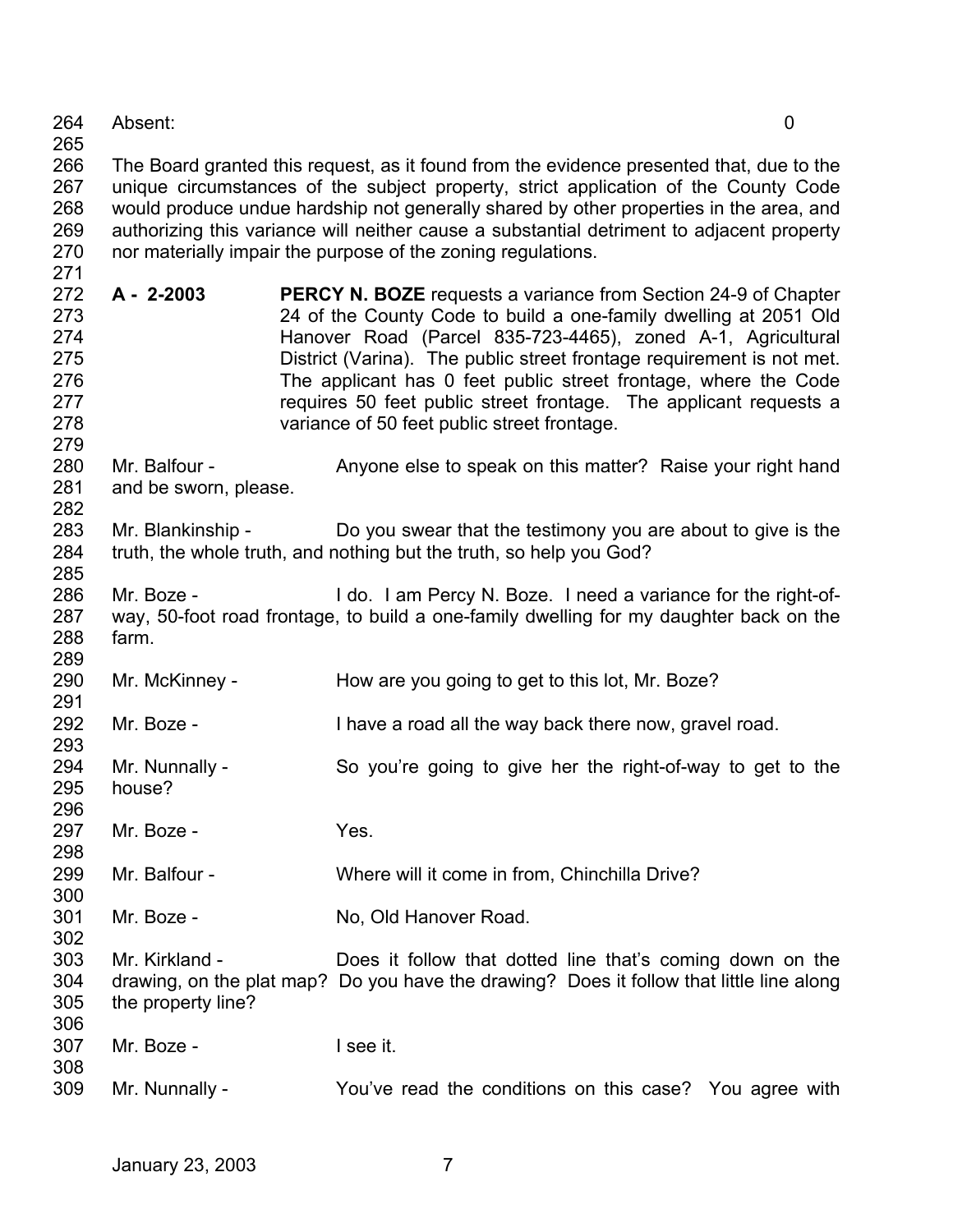| 310<br>311                             | them?                                                                                                                                                                                                                                                                                                         |                                                                                                                                                                                                                                                                                                                                                                                                                                        |                          |
|----------------------------------------|---------------------------------------------------------------------------------------------------------------------------------------------------------------------------------------------------------------------------------------------------------------------------------------------------------------|----------------------------------------------------------------------------------------------------------------------------------------------------------------------------------------------------------------------------------------------------------------------------------------------------------------------------------------------------------------------------------------------------------------------------------------|--------------------------|
| 312<br>313                             | Mr. Boze -                                                                                                                                                                                                                                                                                                    | I'll abide by them.                                                                                                                                                                                                                                                                                                                                                                                                                    |                          |
| 314<br>315<br>316                      | Mr. Nunnally -                                                                                                                                                                                                                                                                                                | If I understand it correctly now, you've got one daughter on<br>one side of I-295 and one on the other, and you're right in the middle?                                                                                                                                                                                                                                                                                                |                          |
| 317<br>318                             | Mr. Boze -                                                                                                                                                                                                                                                                                                    | I can take all the service calls.                                                                                                                                                                                                                                                                                                                                                                                                      |                          |
| 319<br>320                             | Mr. Balfour -                                                                                                                                                                                                                                                                                                 | Any other questions? Thank you.                                                                                                                                                                                                                                                                                                                                                                                                        |                          |
| 321<br>322<br>323<br>324<br>325        | After an advertised public hearing and on a motion by Mr. Nunnally, seconded by Mr.<br>Wright, the Board granted application A-2-2003 for a variance to build a one-family<br>dwelling at 2051 Old Hanover Road (Parcel 835-723-4465). The Board granted the<br>variance subject to the following conditions: |                                                                                                                                                                                                                                                                                                                                                                                                                                        |                          |
| 326<br>327<br>328                      | 1.                                                                                                                                                                                                                                                                                                            | This variance applies only to the public street frontage requirement. All other<br>applicable regulations of the County Code shall remain in force.                                                                                                                                                                                                                                                                                    |                          |
| 329<br>330<br>331<br>332<br>333        | 2.<br>water quality standards.                                                                                                                                                                                                                                                                                | At the time of building permit application, the applicant shall submit the<br>necessary information to the Department of Public Works to ensure compliance with the<br>requirements of the Chesapeake Bay Preservation Act and the code requirements for                                                                                                                                                                               |                          |
| 334<br>335<br>336<br>337               | 3.                                                                                                                                                                                                                                                                                                            | At the time of building permit application the owner shall demonstrate that the<br>parcel created by this division has been conveyed to a member of the immediate family,<br>and the subdivision ordinance has not been circumvented.                                                                                                                                                                                                  |                          |
| 338<br>339<br>340                      | 4.<br>access to the property has been obtained.                                                                                                                                                                                                                                                               | The applicant shall present proof with the building permit application that a legal                                                                                                                                                                                                                                                                                                                                                    |                          |
| 341<br>342<br>343<br>344<br>345        | 5.<br>maintenance.                                                                                                                                                                                                                                                                                            | The owners of the property, and their heirs or assigns, shall<br>accept responsibility for maintaining access to the property until such a time as the<br>access is improved to County standards and accepted into the County road system for                                                                                                                                                                                          |                          |
| 346<br>347<br>348<br>349               | Affirmative:<br>Negative:<br>Absent:                                                                                                                                                                                                                                                                          | Balfour, Kirkland, McKinney, Nunnally, Wright                                                                                                                                                                                                                                                                                                                                                                                          | 5<br>0<br>$\overline{0}$ |
| 350<br>351<br>352<br>353<br>354<br>355 |                                                                                                                                                                                                                                                                                                               | The Board granted this request, as it found from the evidence presented that, due to the<br>unique circumstances of the subject property, strict application of the County Code<br>would produce undue hardship not generally shared by other properties in the area, and<br>authorizing this variance will neither cause a substantial detriment to adjacent property<br>nor materially impair the purpose of the zoning regulations. |                          |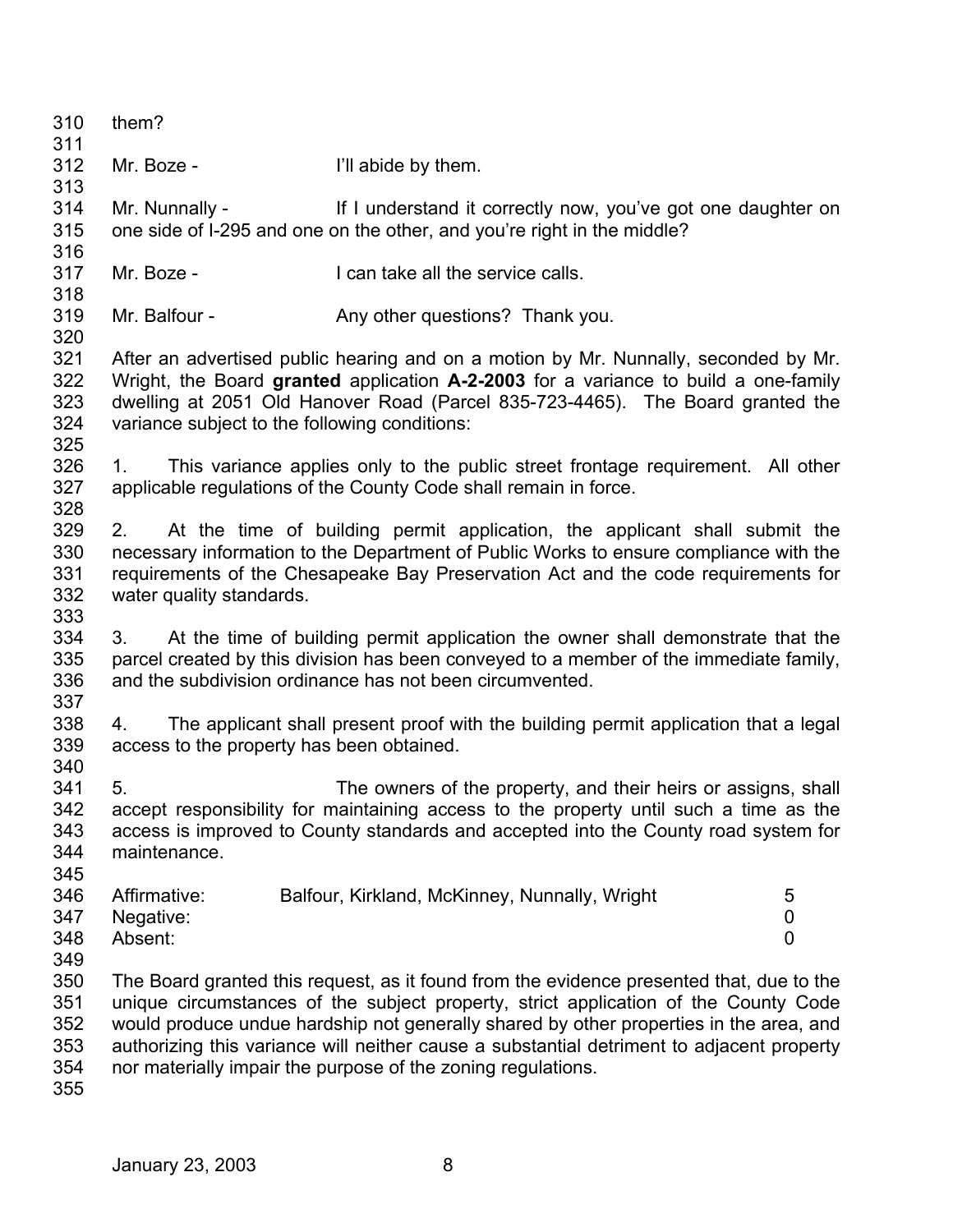**A - 3-2003 AZZURRO RESTAURANT** requests a variance from Section 24- 101(e)(2) of Chapter 24 of the County Code to build an addition and enclose the patio at 6221 River Road (Parcel 761-731-9193), zoned B-2C, Business District (Conditional) (Tuckahoe). The front yard setback is not met. The applicant has 11.77 feet front yard setback, where the Code requires 50 feet front yard setback. The applicant requests a variance of 38.23 feet front yard setback. 356 357 358 359 360 361 362

- 364 365 Mr. Balfour - Anyone else to speak on this matter? Raise your right hand and be sworn, please.
- 367 368 369 Mr. Blankinship - Do you swear that the testimony you are about to give is the truth, the whole truth, and nothing but the truth, so help you God?
- 370 371 372 373 374 375 376 377 378 379 380 381 382 383 384 385 386 387 388 389 390 Mr. Marchant - I do. I'm Reilly Marchant. I represent Azzurro Restaurant. I have with me today Jay Depew, who is the General Manager of the restaurant, and also Bruce Perretz, who is the architect who drafted up the plans for the addition, just in case there are any questions that they would need to answer. Gentlemen, this Board, back in 1995, was kind enough to grant to the restaurant, a variance from the Section 22- 101(e)(2), of the County Code, regarding the setback. The setback requirement was 50 feet, and this Board allowed the variance at that time, so that the restaurant could build an outdoor patio. That's been very successful, and they've enjoyed that. They now simply want to enclose it, put a rooftop on it, so that it can be used 12 months a year, instead of 3 or 4, and it will not require any change to the setback. We're not going out any further. It stays along the same boundary lines as the patio already existing, and will just, as I said, be enclosed. The only other addition is out the back of the restaurant, there is about, I think a 25- or 30-foot extension of the restaurant, out into the area behind it for the kitchen, because by enclosing the outdoor patio and having those additional seats on a 12-month basis, they needed a little additional room for the kitchen. That addition on the back, again does not go any closer to the road; it does not change or encroach on the existing setback, and in fact, in terms of going behind the shopping center, it doesn't even go any further back than other ends of other buildings that stick out there in the back of the shopping center. It mostly just takes up a little walkway that the restaurant was using, and I think incorporates a walk-in freezer that they had back there.
- 391 392 393 Mr. Balfour - I think I read too, that the enclosure really is something that you can open up in the summer time, is that right, a glass enclosure?
- 394

363

366

- 395 396 397 398 399 Mr. Marchant - Mr. Perretz is shaking his head, so I'll agree with that. The main point is to use it for full time. I did, for what it's worth, talk to some of the neighbors, and the lawyer for the shopping center, and I didn't have anybody indicate to me they had a problem with it. I called several of the folks that I saw had been given notice.
- 400

401 Mr. Balfour - Any questions by Board members? You're locked in too, in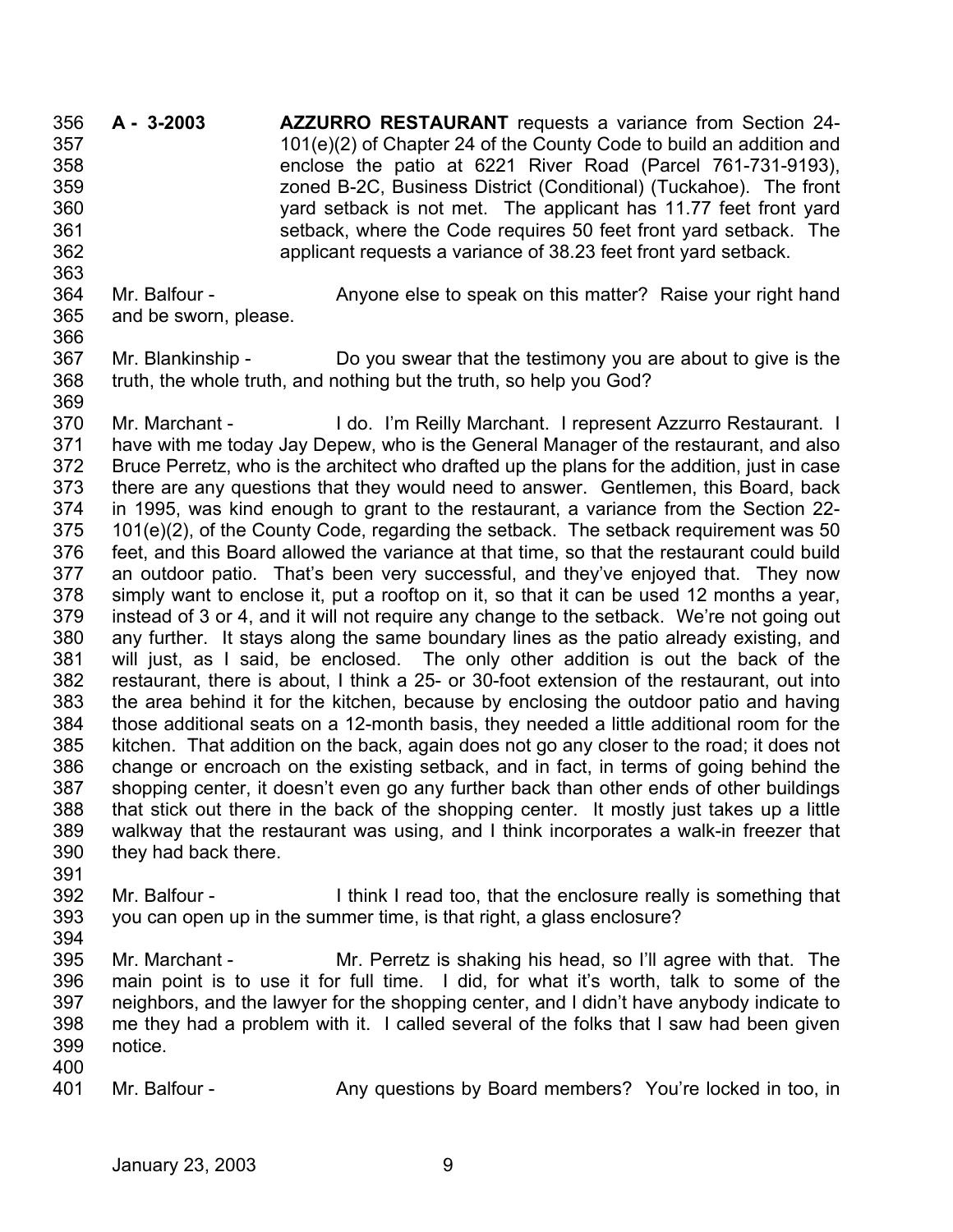| 402<br>403                                                         |                                                                                                                                                                                                                                                                                                                                                                                                                                        | that this is an old shopping center, and some of these newer rules came in after that.                                                                                                                                                                                                                                                                                                                                                                                                                                                                                                                                           |                          |  |
|--------------------------------------------------------------------|----------------------------------------------------------------------------------------------------------------------------------------------------------------------------------------------------------------------------------------------------------------------------------------------------------------------------------------------------------------------------------------------------------------------------------------|----------------------------------------------------------------------------------------------------------------------------------------------------------------------------------------------------------------------------------------------------------------------------------------------------------------------------------------------------------------------------------------------------------------------------------------------------------------------------------------------------------------------------------------------------------------------------------------------------------------------------------|--------------------------|--|
| 404<br>405<br>406<br>407<br>408<br>409                             | Mr. Marchant -<br>Yes, that was the problem back in '95 when the Board<br>granted the first variance. As you know, on River Road there, there's just no further<br>way for the shopping center to go, and it's just an old shopping center, and I think that<br>was the basis for the variance in the first place. Again, we're not asking for any<br>changes to that variance, just to enclose what we've got.                        |                                                                                                                                                                                                                                                                                                                                                                                                                                                                                                                                                                                                                                  |                          |  |
| 410<br>411                                                         | Mr. Balfour -                                                                                                                                                                                                                                                                                                                                                                                                                          | Any other questions? Thank you.                                                                                                                                                                                                                                                                                                                                                                                                                                                                                                                                                                                                  |                          |  |
| 412<br>413<br>414<br>415<br>416                                    | After an advertised public hearing and on a motion by Mr. Wright, seconded by Mr.<br>McKinney, the Board granted application A-3-2003 for a variance to build an addition<br>and enclose the patio at 6221 River Road (Parcel 761-731-9193). The Board granted<br>the variance subject to the following condition:                                                                                                                     |                                                                                                                                                                                                                                                                                                                                                                                                                                                                                                                                                                                                                                  |                          |  |
| 417<br>418<br>419<br>420<br>421<br>422                             | Only the improvements shown on the plan filed with the application may be<br>1.<br>constructed pursuant to this approval. No substantial changes or additions to the<br>layout may be made without the approval of the Board of Zoning Appeals. Any<br>additional improvements shall comply with the applicable regulations of the County<br>Code.                                                                                     |                                                                                                                                                                                                                                                                                                                                                                                                                                                                                                                                                                                                                                  |                          |  |
| 423<br>424<br>425<br>426                                           | Affirmative:<br>Negative:<br>Absent:                                                                                                                                                                                                                                                                                                                                                                                                   | Balfour, Kirkland, McKinney, Nunnally, Wright                                                                                                                                                                                                                                                                                                                                                                                                                                                                                                                                                                                    | 5<br>0<br>$\overline{0}$ |  |
| 427<br>428<br>429<br>430<br>431<br>432                             | The Board granted this request, as it found from the evidence presented that, due to the<br>unique circumstances of the subject property, strict application of the County Code<br>would produce undue hardship not generally shared by other properties in the area, and<br>authorizing this variance will neither cause a substantial detriment to adjacent property<br>nor materially impair the purpose of the zoning regulations. |                                                                                                                                                                                                                                                                                                                                                                                                                                                                                                                                                                                                                                  |                          |  |
| 433<br>434<br>435<br>436<br>437<br>438<br>439<br>440<br>441<br>442 | A - 4-2003                                                                                                                                                                                                                                                                                                                                                                                                                             | <b>STAN SMITH</b> requests a variance from Section 24-95(b)(5) of<br>Chapter 24 of the County Code to build an attached carport at 8709<br>Weldon Drive (Ridgecrest) (Parcel 752-742-8523), zoned R-3, One-<br>family Residence District (Tuckahoe). The minimum side yard<br>setback and total side yard setback are not met. The applicant has<br>5.9 feet minimum side yard setback and 21 feet total side yard<br>setback, where the Code requires 8 feet side yard setback and 24<br>feet total side yard setback. The applicant requests a variance of<br>2.1 feet side yard setback and 5.1 feet total side yard setback. |                          |  |
| 443<br>444<br>445                                                  | Mr. Balfour -<br>and be sworn, please.                                                                                                                                                                                                                                                                                                                                                                                                 | Anyone else to speak on this matter? Raise your right hand                                                                                                                                                                                                                                                                                                                                                                                                                                                                                                                                                                       |                          |  |
| 446<br>447                                                         | Mr. Blankinship -                                                                                                                                                                                                                                                                                                                                                                                                                      | Do you swear that the testimony you are about to give is the<br>truth, the whole truth, and nothing but the truth, so help you God?                                                                                                                                                                                                                                                                                                                                                                                                                                                                                              |                          |  |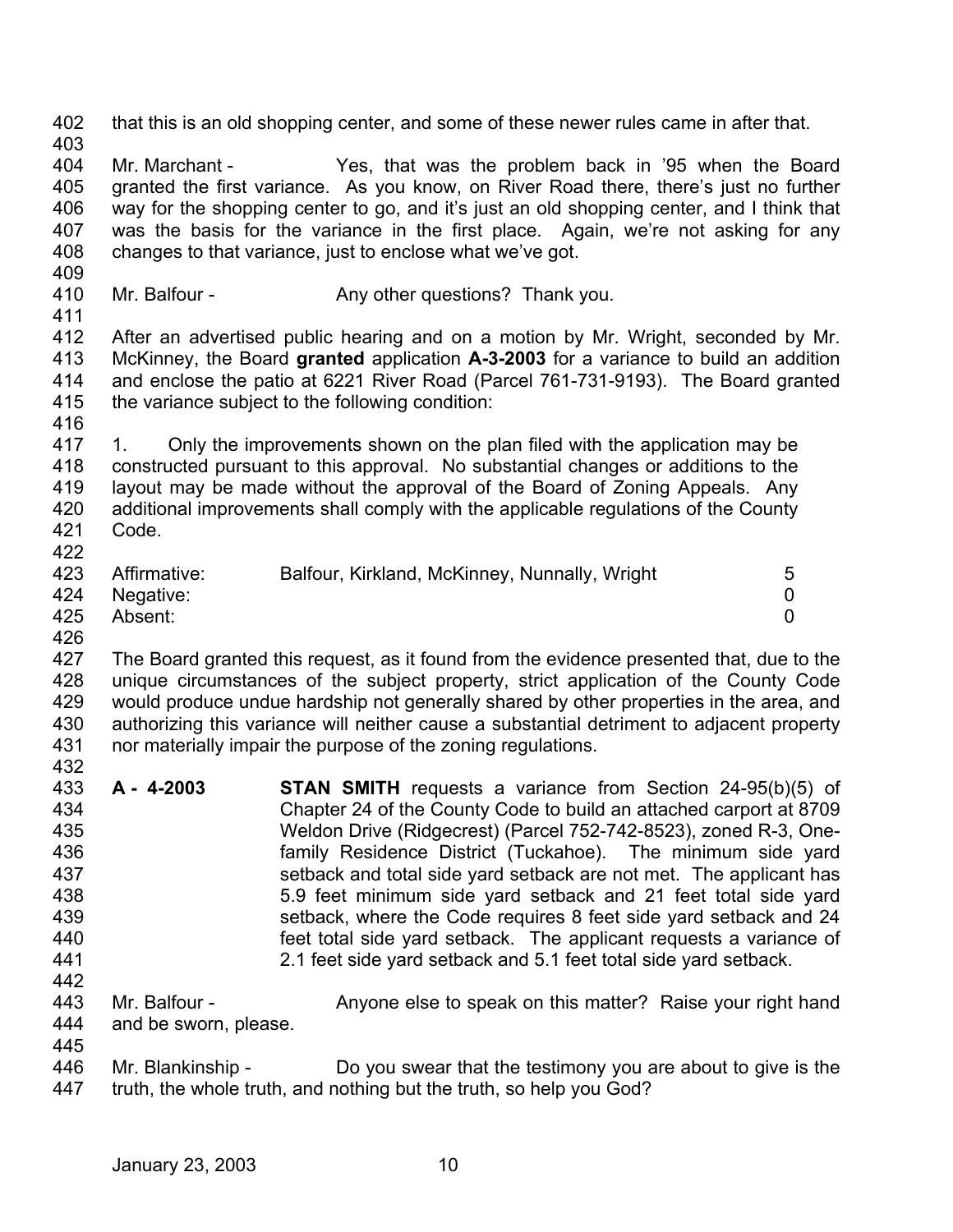448 449 450 451 452 453 454 455 456 457 458 459 460 461 462 463 464 465 466 467 468 469 470 471 472 473 474 475 476 477 478 479 480 481 482 483 484 485 486 487 488 489 490 491 492 Mr. Smith - The Music L. Smith. I'm representing my brother, who is buying the house. He lives in Seattle, Washington, and plans to retire here. My house backs up on this property, so we're the only members of our family left, and he's anxious to come. I have a photograph of what it would look like, if members would like to see it. It's a house right around the corner from ours. We based our plan on theirs, because we feel like it was an attractive addition, and it will give his vehicle some protection from the weather and will not detract from the appearance of the homes in the neighborhood. He's trying to upgrade the property. Mr. Balfour - Any other questions? Thank you. Mr. Blankinship - As I mentioned, Mr. Chairman, A-5 and A-6 have been withdrawn. Do you want to vote on those, to allow, on A-6. Withdrawn, both. A-6 would like to withdraw without prejudice; they are interested in re-filing. A-5 has just been withdrawn outright because this Board does not have the authority to amend a proffered condition as requested. **A - 5-2003 CATHLEEN GODFREY** requests a variance from Section 24-41(e) of Chapter 24 of the County Code to build a Florida room at 12025 Bexley Court (Worthington Hills) (Parcel 734-757-8842), zoned R-5C, General Residence District (Conditional) (Three Chopt). The rear yard setback is not met. The applicant has 35 feet rear yard setback, where the Code requires 40 feet rear yard setback. The applicant requests a variance of 5 feet rear yard setback. **A - 6-2003 GARY AND SUE MADDEN** request a variance from Section 24-94 of Chapter 24 of the County Code to build an attached garage at 300 Sleepy Hollow Road (Sleepy Hollow Estates) (Parcel 749-736- 6330), zoned R-1, One-family Residence District (Tuckahoe). The rear yard setback is not met. The applicant has 35 feet rear yard setback, where the Code requires 50 feet rear yard setback. The applicant requests a variance of Upon a motion by Mr. Wright, seconded by Mr. McKinney, the Board **allowed withdrawal without prejudice** of application **A-6-2003** for a variance to build an attached garage at 300 Sleepy Hollow Road (Sleepy Hollow Estates) (Parcel 749-736- 6330). The case was withdrawn without prejudice at the request of the applicant. Affirmative: Balfour, Kirkland, McKinney, Nunnally, Wright 5 Negative: 0 Absent: 0 **A - 7-2003 SAGE CREST I, LLC** requests a variance from Sections 24-94 and 24-9 of Chapter 24 of the County Code to build a one-family

493

dwelling at 3307 Sandy Lane (Parcel 806-732-7534), zoned A-1,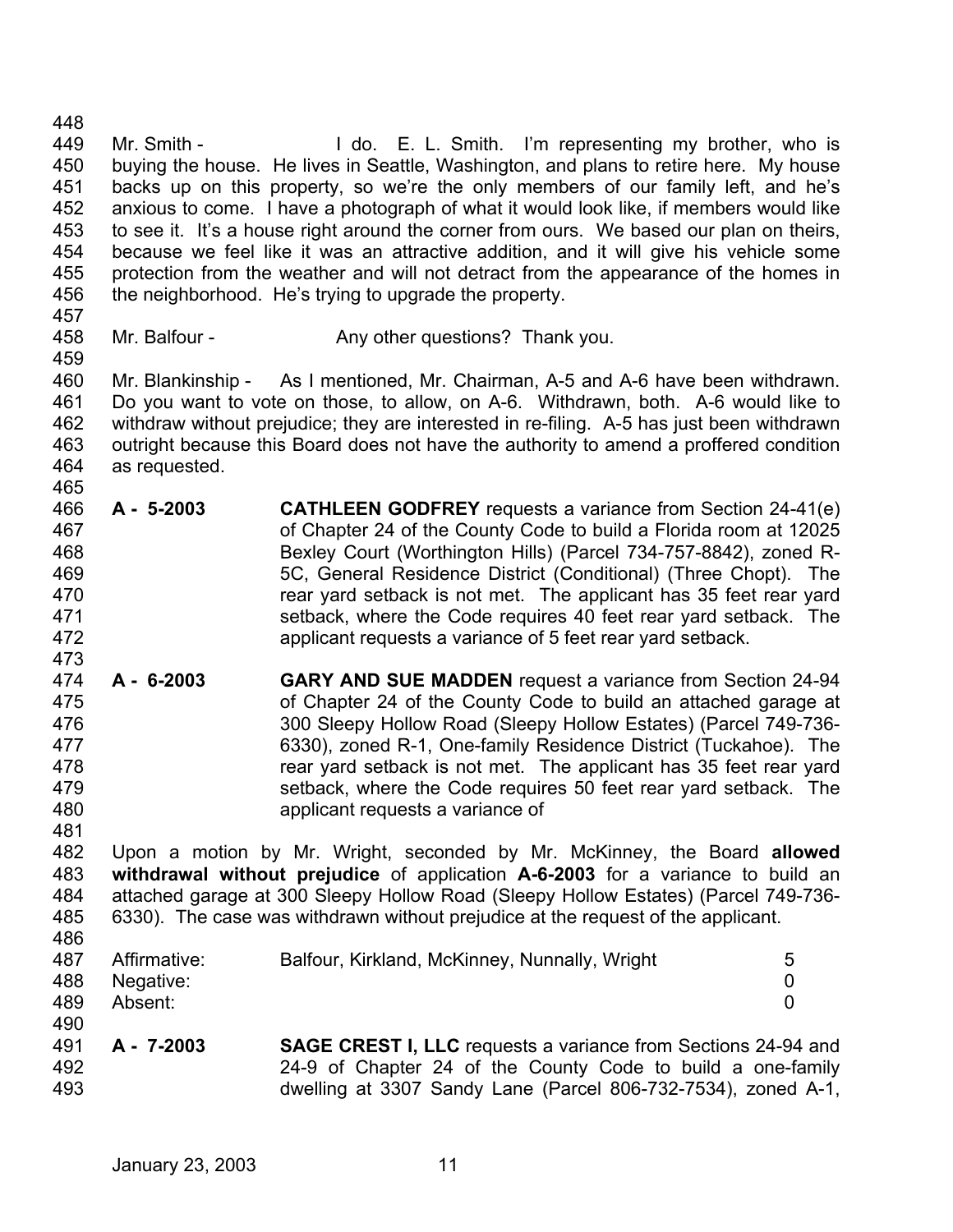494 495 496 497 498 499 500 501 502 503 504 505 506 507 508 509 510 511 512 513 514 515 516 517 518 519 520 521 522 523 524 525 526 527 528 529 530 531 532 533 534 535 536 537 538 Agricultural District (Fairfield). The lot width requirement, public street frontage requirement, and total lot area requirement are not met. The applicant has .97 acre total area, 110 feet lot width, and 0 feet public street frontage, where the Code requires 1 acre total area, 150 feet lot width, and 50 feet public street frontage. The applicant requests a variance of .03 acre total area, 40 feet lot width, and 50 feet public street frontage. Mr. Balfour - Anyone else to speak on this matter? Raise your right hand and be sworn, please. Mr. Blankinship - Do you swear that the testimony you are about to give is the truth, the whole truth, and nothing but the truth, so help you God? Ms. Fritz - I do. I'm Tina Fritz, one of the principals with Sage Crest. My partner and I are considering buying the property, which currently has a home on the front of this acreage, but the back of it is suitable for a second home to be built. There are a lot of other single-family homes in the area, and if we divide the property into 2 lots, the second lot will be shy of 1 acre by a small portion, .03 acre. Mr. Balfour - What is your access back to that area? Ms. Fritz - There is a road along the side of the current home, and we would just extend that driveway back to the second parcel. Since we would own both parcels, we would have to put something into the deed, saying that there would be access to the second parcel.\ Mr. Balfour - Any other questions? Apparently not. Thank you, ma'am. After an advertised public hearing and on a motion by Mr. McKinney, seconded by Mr. Wright, the Board **granted** application **A-7-2003** for a variance to build a one-family dwelling at 3307 Sandy Lane (Parcel 806-732-7534). The Board granted the variance subject to the following conditions: 1. This variance applies only to the public street frontage requirement. All other applicable regulations of the County Code shall remain in force. 2. At the time of building permit application, the applicant shall submit the necessary information to the Department of Public Works to ensure compliance with the requirements of the Chesapeake Bay Preservation Act and the code requirements for water quality standards. 3. The applicant shall present proof with the building permit application that a legal access to the property has been obtained.